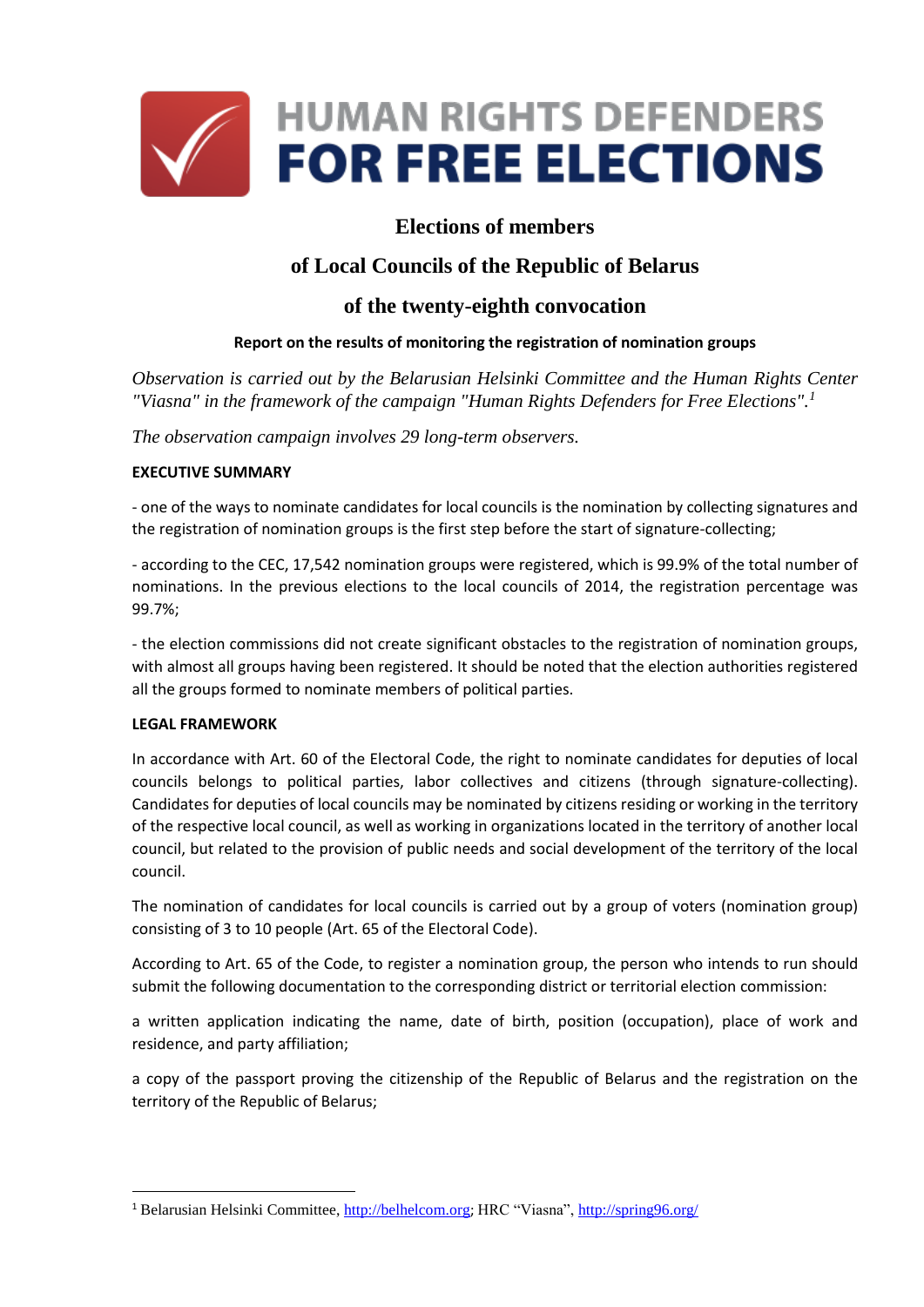a list of members of the nomination group, including their names, date of birth, place of residence, passport series and number. The list also includes the name of the person proposed for nomination as a candidate. The list shall be submitted in printed form.

In accordance with the Electoral Schedule<sup>2</sup>, the submission of documents should be completed no later than 14 December 2017. The registration of nomination groups, issuing certificates and signature sheets should be finalized within five days from the date of receipt the application.

### **SUBMISSION OF DOCUMENTS FOR THE REGISTRATION OF NOMINATION GROUPS**

The submission of documents for the registration of nomination groups took place in accordance with the Schedule and ended on December 14.

According to the CEC<sup>3</sup>, the election commissions received 17,566 applications. Among those nominated as candidates by collecting signatures, 97.4% are non-partisan, and only 2.6% — members of 12 political parties. Compared with 2014, this year's elections showed an increase in the total number of applications (1,500) and the number of party members nominated as candidates (almost 2 times).



Of the political parties, the greatest activity was demonstrated by the Communist Party of Belarus  $-$ 41.5%, the Republican Party of Labor and Justice  $-18.5%$ , and the United Civil Party  $-9.4%$ .

**.** 

<sup>2</sup> <http://www.rec.gov.by/sites/default/files/pdf/Elections-MS28-post32.pdf>

<sup>3</sup> [http://rec.gov.by/sites/default/files/pdf/Elections-MS28-elect\\_14-15.pdf](http://rec.gov.by/sites/default/files/pdf/Elections-MS28-elect_14-15.pdf)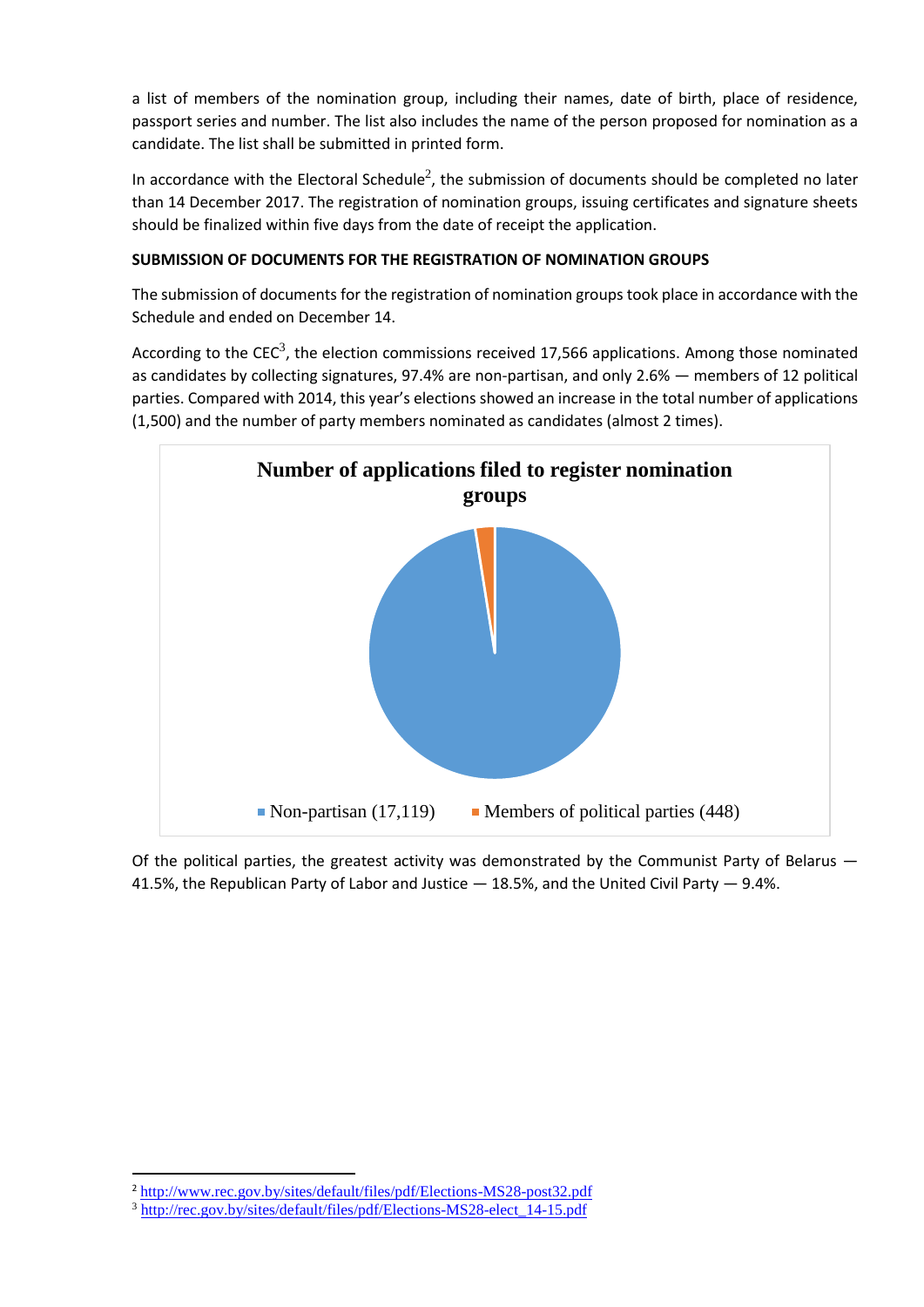

Political parties use nomination by collecting signatures, since their nomination opportunities are limited by the need to have a registered local office. A significant motive for nomination by collecting signatures was the fact that the collection of signatures provides an additional opportunity to communicate with the voters and campaign for the potential candidate.

#### **REGISTRATION OF NOMINATION GROUPS**

The registration of nomination groups and the issuance of certificates and signature sheets to members of these groups took place according to the Schedule. The CEC reports<sup>4</sup> that 17,542 nomination groups were registered. As few as 16 nomination groups were denied registration, 7 applications were withdrawn and 1 application was not considered. It should be noted that all the nomination groups formed to nominate members of political parties have been registered; refusals of registration only affected nonparty nominees.

Compared to the previous elections, the number of failures in the registration of nomination groups decreased by more than 2 times. This is due, among other things, to the fact that during the last local elections the election commissions made an active use of a newly adopted provision allowing the running of a candidate in only one electoral district. When a person submitted applications for the registration of their nomination groups in several districts, district election commissions ruled to refuse the registration of all of the person's nomination groups.

During the current elections, there were no cases of refusing to register a nomination group on the grounds of applying for registration in several districts.

Thus, 2.6% of the total number of registered nomination groups are those formed to nominate party members and 97.4% — non-partisan nominees.

**.** 

<sup>4</sup> [http://rec.gov.by/sites/default/files/pdf/Elections-MS28-elect\\_18-19.pdf](http://rec.gov.by/sites/default/files/pdf/Elections-MS28-elect_18-19.pdf)